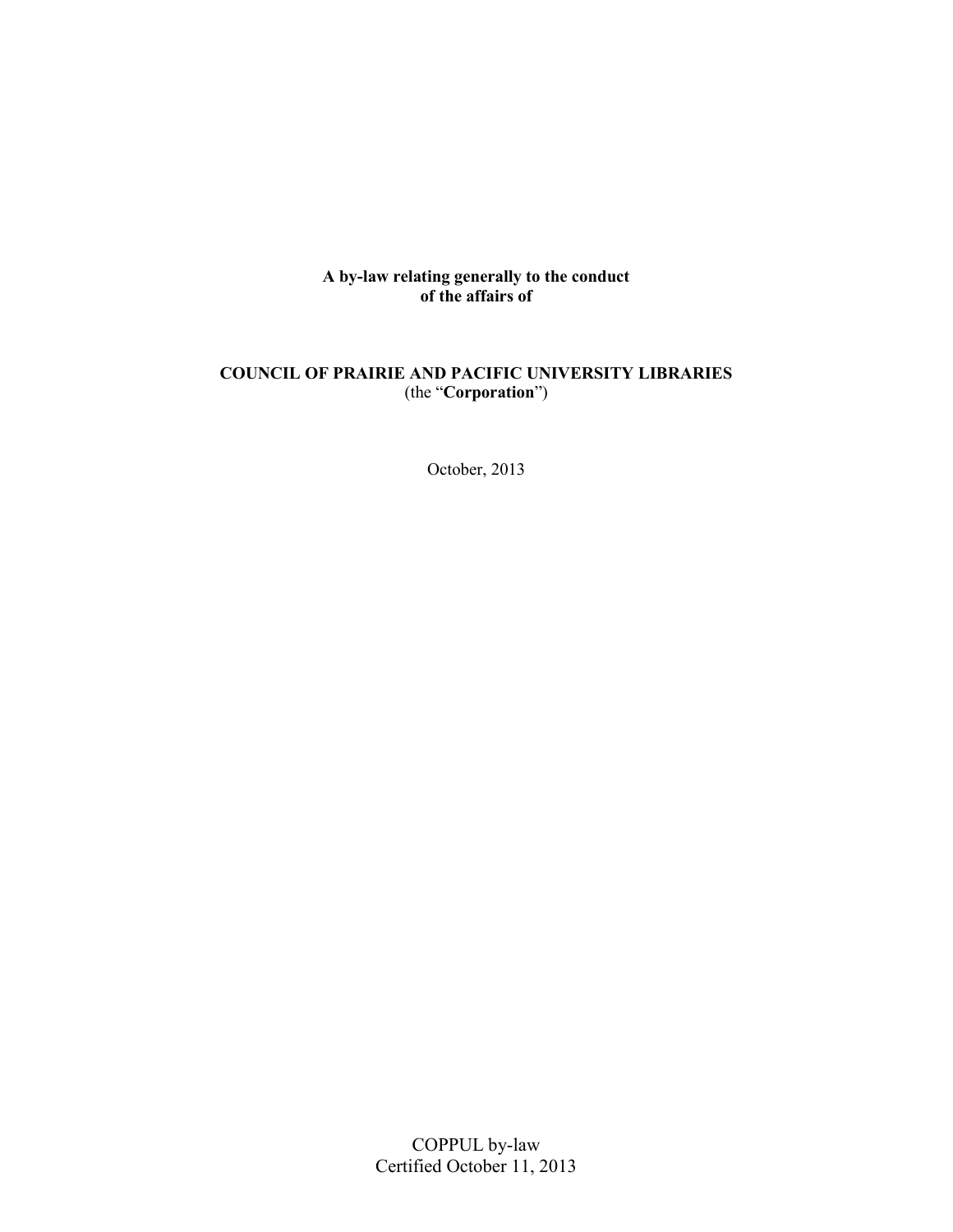# **TABLE OF CONTENTS**

| 1.1  |  |  |  |
|------|--|--|--|
| 1.2  |  |  |  |
|      |  |  |  |
|      |  |  |  |
| 2.1  |  |  |  |
| 2.2  |  |  |  |
| 2.3  |  |  |  |
| 2.4  |  |  |  |
| 2.5  |  |  |  |
| 2.6  |  |  |  |
|      |  |  |  |
| 3.1  |  |  |  |
| 3.2  |  |  |  |
| 3.3  |  |  |  |
| 3.4  |  |  |  |
| 3.5  |  |  |  |
| 3.6  |  |  |  |
| 3.7  |  |  |  |
|      |  |  |  |
|      |  |  |  |
| 4.1  |  |  |  |
| 4.2  |  |  |  |
| 4.3  |  |  |  |
| 4.4  |  |  |  |
| 4.5  |  |  |  |
| 4.6  |  |  |  |
| 4.7  |  |  |  |
| 4.8  |  |  |  |
| 4.9  |  |  |  |
| 4.10 |  |  |  |
| 4.11 |  |  |  |
| 4.12 |  |  |  |
| 4.13 |  |  |  |
| 4.14 |  |  |  |
| 4.15 |  |  |  |
| 4.16 |  |  |  |
| 4.17 |  |  |  |
| 4.18 |  |  |  |
|      |  |  |  |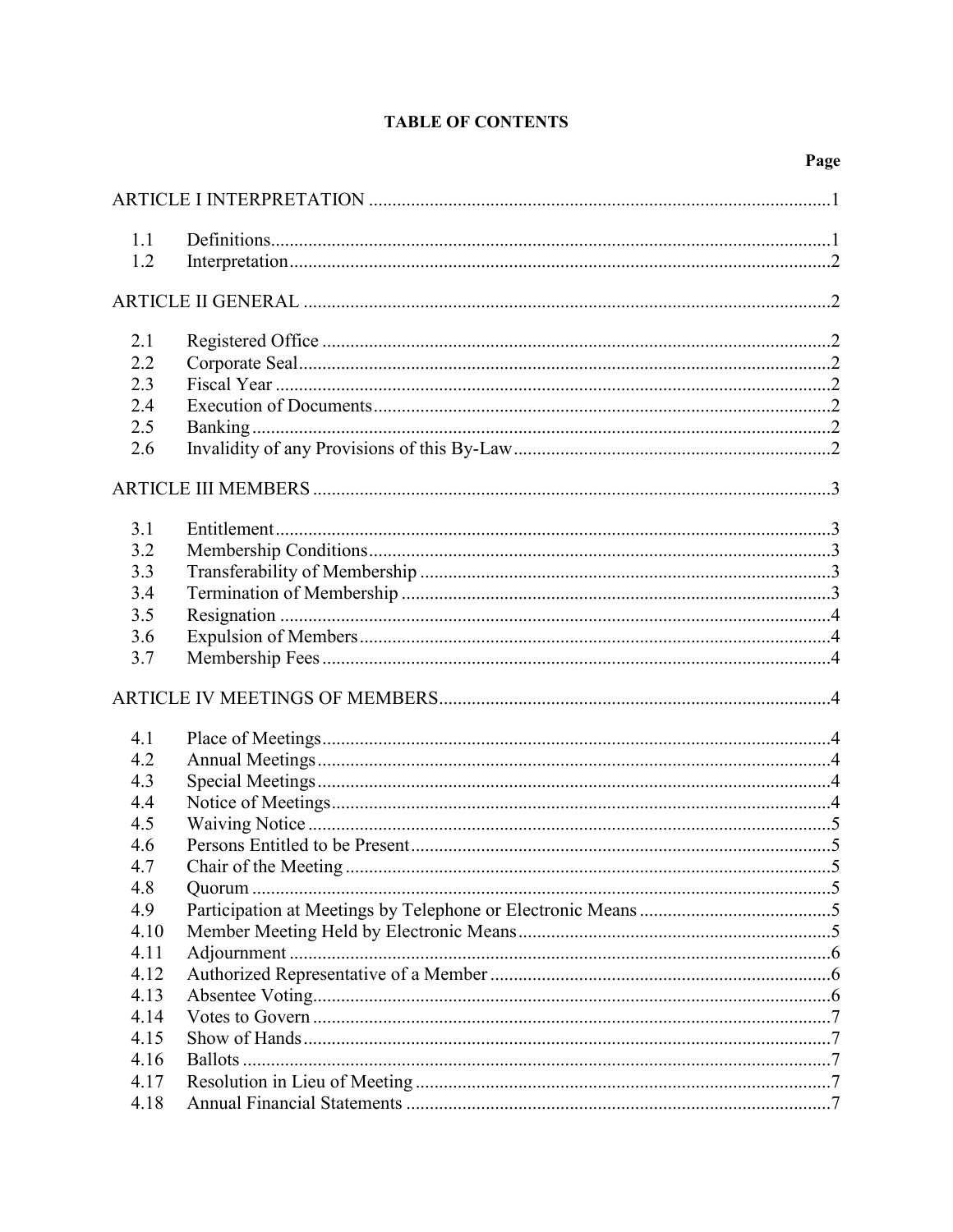| 5.1  |                                                          |  |
|------|----------------------------------------------------------|--|
| 5.2  |                                                          |  |
| 5.3  |                                                          |  |
| 5.4  |                                                          |  |
| 5.5  |                                                          |  |
| 5.6  |                                                          |  |
| 5.7  |                                                          |  |
| 5.8  |                                                          |  |
| 5.9  |                                                          |  |
| 5.10 |                                                          |  |
| 5.11 |                                                          |  |
|      |                                                          |  |
| 6.1  |                                                          |  |
| 6.2  |                                                          |  |
|      |                                                          |  |
| 7.1  |                                                          |  |
| 7.2  |                                                          |  |
| 7.3  |                                                          |  |
| 7.4  |                                                          |  |
| 7.5  |                                                          |  |
| 7.6  |                                                          |  |
| 7.7  |                                                          |  |
| 7.8  |                                                          |  |
| 7.9  |                                                          |  |
| 7.10 |                                                          |  |
| 7.11 |                                                          |  |
|      |                                                          |  |
| 8.1  |                                                          |  |
|      |                                                          |  |
| 9.1  |                                                          |  |
| 9.2  |                                                          |  |
| 9.3  |                                                          |  |
|      | ARTICLE X PROTECTION OF DIRECTORS, OFFICERS AND OTHERS12 |  |
| 10.1 |                                                          |  |
| 10.2 |                                                          |  |
| 10.3 |                                                          |  |
|      |                                                          |  |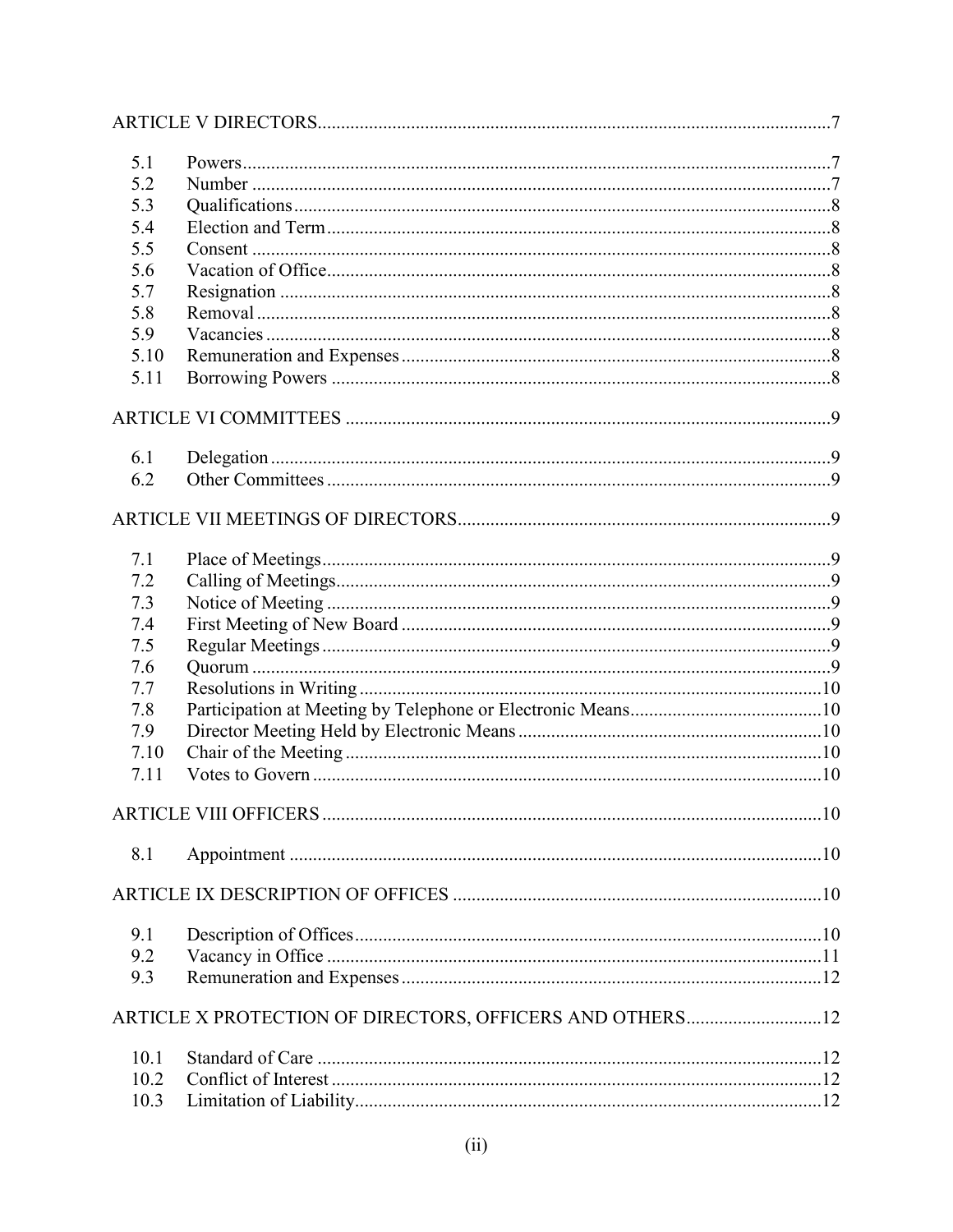| 10.4 |  |
|------|--|
| 10.5 |  |
| 10.6 |  |
|      |  |
| 11.1 |  |
| 112  |  |
| 113  |  |
| 114  |  |
|      |  |
|      |  |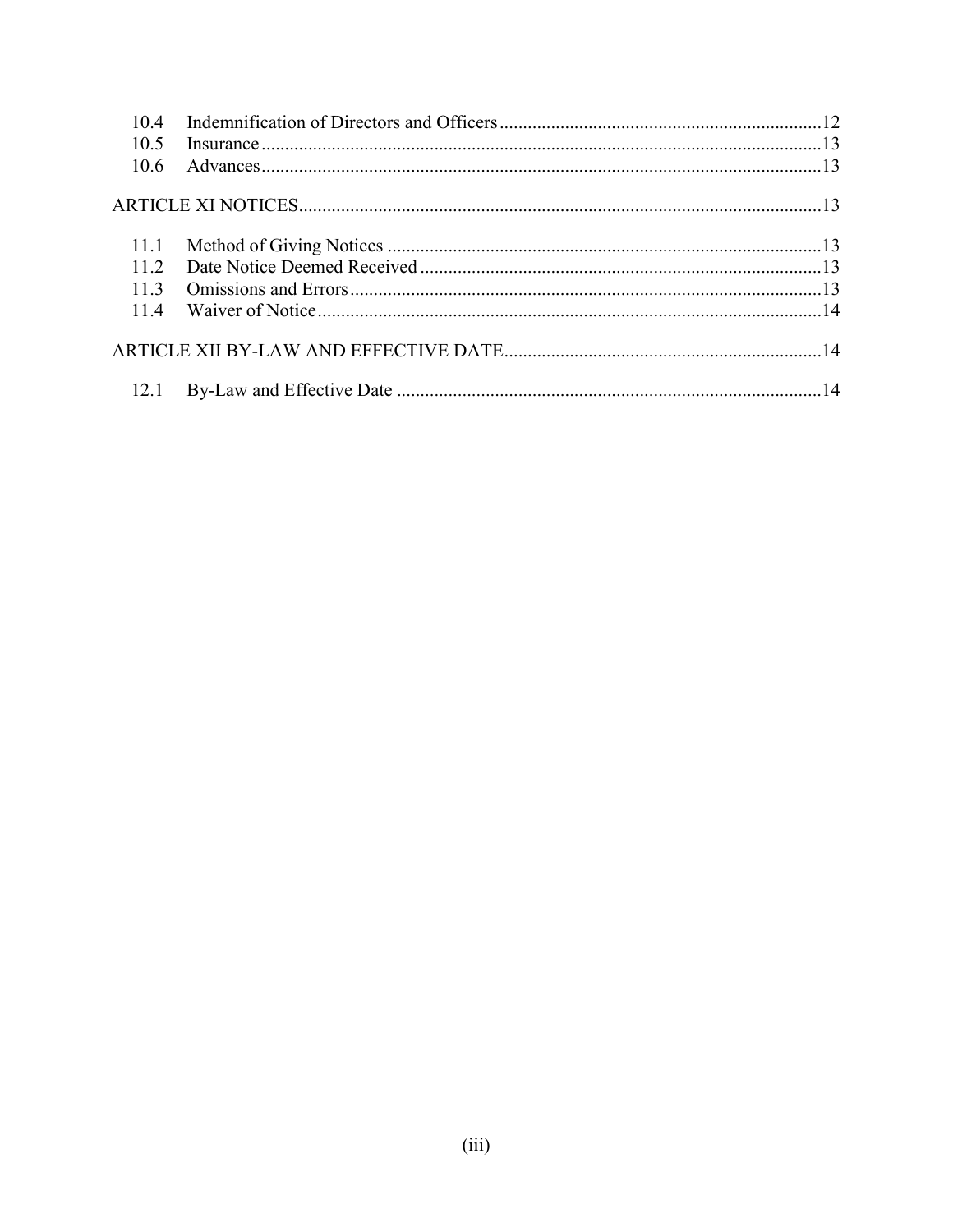#### A by-law relating generally to the conduct of the affairs of

#### **COUNCIL OF PRAIRIE AND PACIFIC UNIVERSITY LIBRARIES**

#### (the "**Corporation**")

**BE IT ENACTED** as a by-law of the Corporation as follows:

#### **ARTICLE I INTERPRETATION**

<span id="page-4-1"></span><span id="page-4-0"></span>**1.1 Definitions.** In this by-law and all other by-laws and resolutions of the Corporation, unless defined elsewhere or the context otherwise requires:

"**Act**" means the *Canada Not-for-profit Corporations Act* S.C. 2009, c.23, including the Regulations made pursuant to the Act, and any statute or regulations that may be substituted therefor, as amended from time to time;

"**Articles**" means the original or restated articles of incorporation or articles of amendment, amalgamation, continuance, reorganization, arrangement or revival of the Corporation;

"**Board**" means the board of directors of the Corporation;

"**business day**" means any day other than a Saturday, a Sunday or a statutory holiday in any of the provinces of Western Canada;

"**By-Law**" means this by-law and all other by-laws of the Corporation as amended and which are, from time to time, in force and effect;

"**director**" means a member of the Board;

"**meeting of Members**" includes an annual meeting of Members and a special meeting of Members;

"**Member**" means a member in good standing of the Corporation;

"**ordinary resolution**" means a resolution passed by a majority of the votes cast on that resolution or a resolution consented to in writing by all the Members entitled to vote on that resolution;

"**Regulations**" means the regulations made under the Act, as amended, restated or in effect from time to time;

"**special meeting of Members**" means a special meeting of all Members entitled to vote at an annual meeting of Members;

"**Special Resolution**" means a resolution passed by a majority of not less than two-thirds of the votes cast on that resolution or a resolution consented to in writing by all the Members entitled to vote on that resolution; and

"**Western Canada**" means the Provinces of British Columbia, Alberta, Saskatchewan and Manitoba.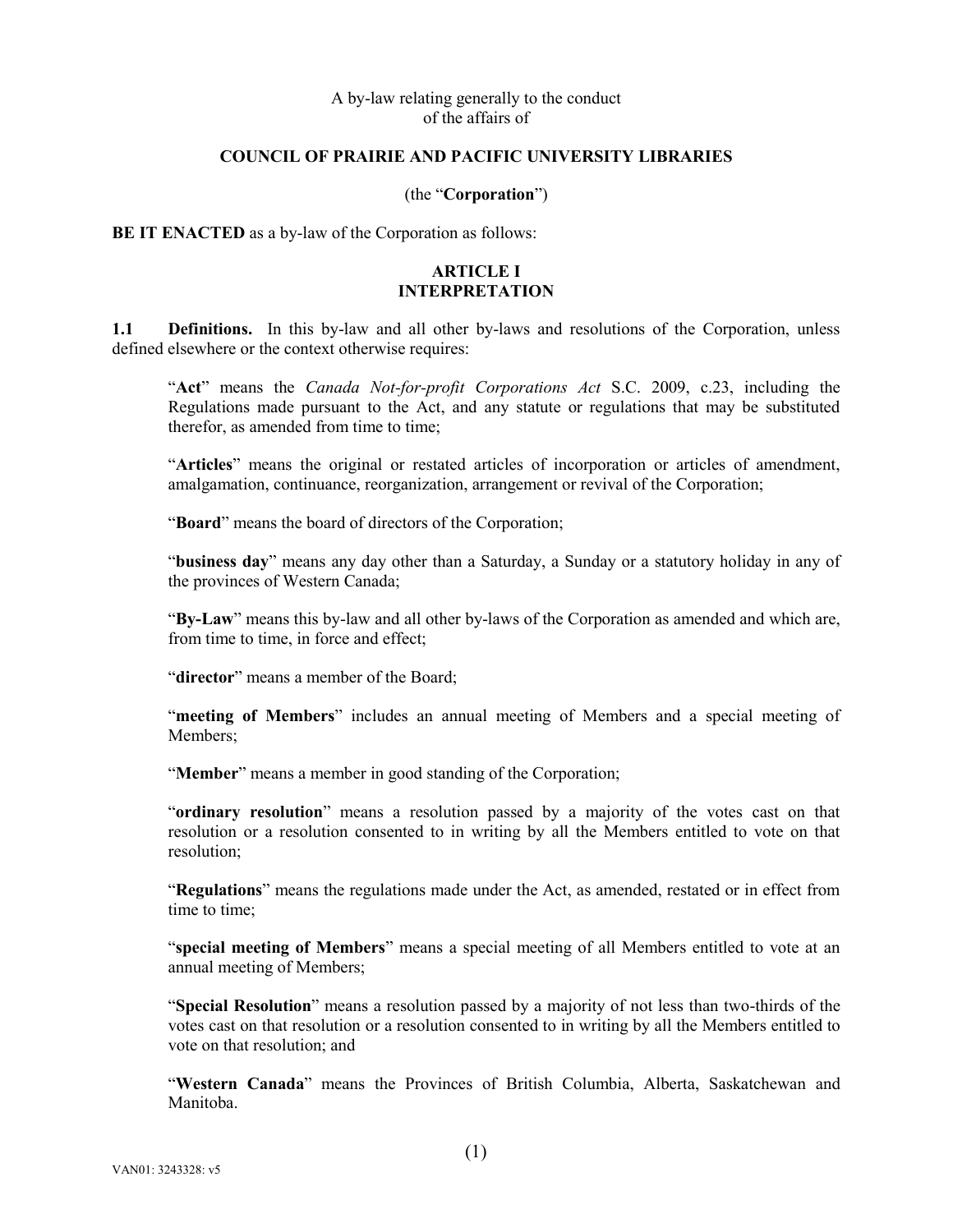<span id="page-5-0"></span>**1.2 Interpretation.** In the interpretation of this By-Law, unless the context otherwise requires, the following rules shall apply:

- (a) except where specifically defined in this By-Law, words, terms and expressions appearing in this By-Law, including the term "soliciting corporation", shall have the meaning ascribed to them under the Act;
- (b) words importing the singular number only shall include the plural and vice versa;
- (c) the word "person" shall mean an individual, body corporate, a partnership, a trust, a joint venture, a society or an unincorporated association or organization, as the case may be;
- (d) the headings used in this By-Law are inserted for reference purposes only and are not to be considered or taken into account in construing the terms or provisions of this By-Law or to be deemed in any way to clarify, modify or explain the effect of any terms or provisions;
- (e) except where specifically stated otherwise, references to actions being taken "in writing" or similar terms shall include electronic communication and references to "address" or similar terms shall include an e-mail address. It is the intent of the Corporation to use electronic communication whenever possible; and
- (f) the word "including" will be deemed to be followed by the words "without limitation" or "but not limited to" even if those words are not expressly set out.

## **ARTICLE II GENERAL**

<span id="page-5-2"></span><span id="page-5-1"></span>**2.1 Registered Office**. Until changed in accordance with the Act, the province in Western Canada in which the registered office of the Corporation shall be situated is that province specified in the Articles.

<span id="page-5-3"></span>**2.2 Corporate Seal.** The Corporation may, but need not, have a corporate seal. If adopted, the seal shall be in the form approved from time to time by the Board and the Secretary of the Corporation shall be the custodian of the corporate seal.

<span id="page-5-4"></span>**2.3 Fiscal Year**. The fiscal year of the Corporation shall end on March 31 of each year or as otherwise set by the Board from time to time.

<span id="page-5-5"></span>**2.4 Execution of Documents.** Deeds, transfers, assignments, contracts, obligations and other documents and instruments ("**Documents**") in writing requiring execution by the Corporation may be signed by any two of its officers or directors or by any combination thereof. The Board may also from time to time direct the manner in which and the person or persons by whom Documents generally and/or a particular Document or type of Document shall be executed. Any person authorized to sign any Document may affix the corporate seal to the Document.

<span id="page-5-6"></span>**2.5 Banking.** The banking business of the Corporation shall be transacted at the bank, trust company or other firm or corporation carrying on a banking business in Canada or elsewhere as the Board may designate, appoint or authorize from time to time by resolution. The banking business or any part of it shall be transacted by an officer or officers of the Corporation and/or other persons as the Board may by resolution from time to time designate, direct or authorize.

<span id="page-5-7"></span>**2.6 Invalidity of any Provisions of this By-Law.** The invalidity or unenforceability of any provision of this By-Law shall not affect the validity or enforceability of the remaining provisions of this By-Law.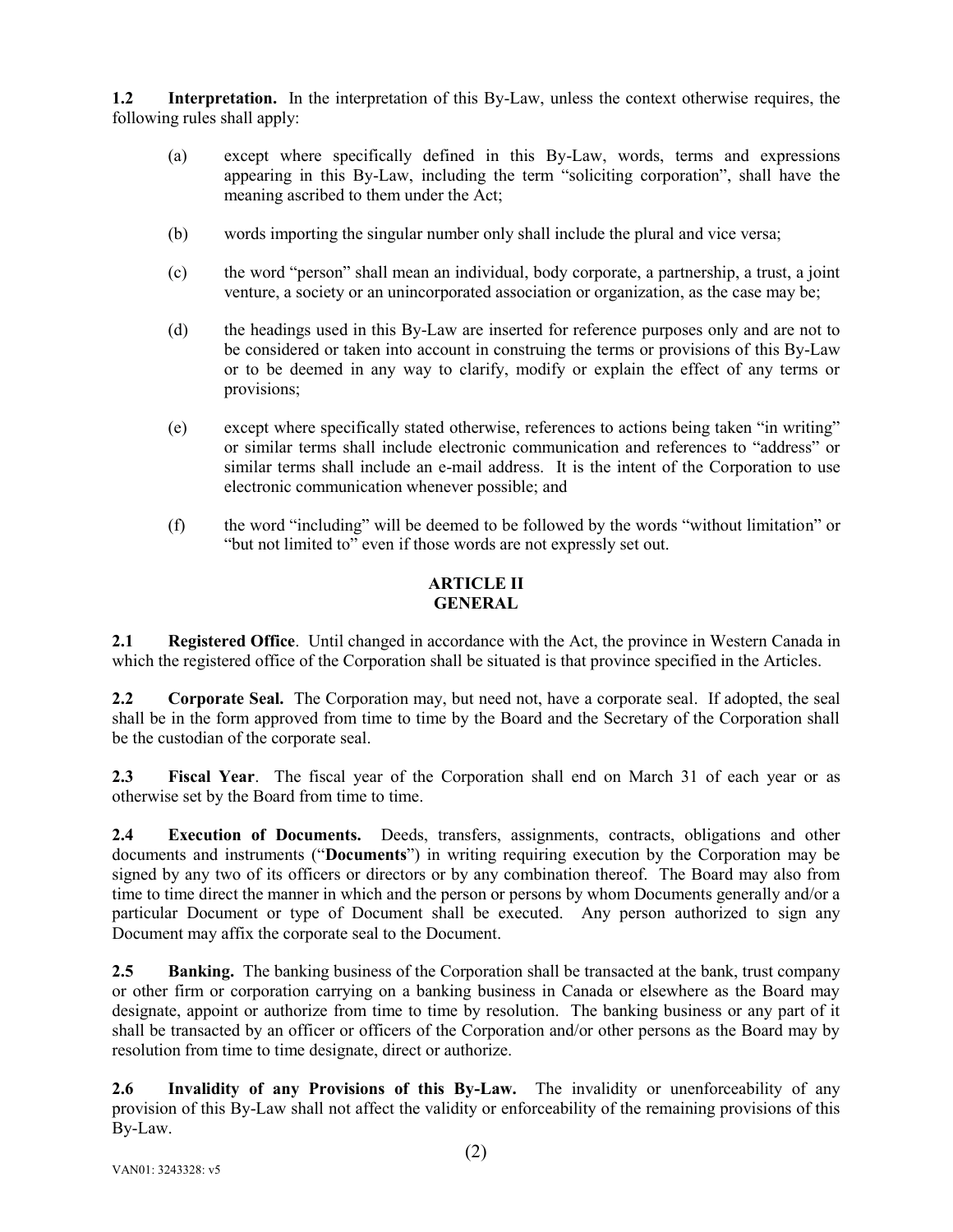#### **ARTICLE III MEMBERS**

<span id="page-6-1"></span><span id="page-6-0"></span>**3.1 Entitlement.** Membership in the Corporation shall be available only to organizations interested in furthering the Corporation's purposes and who have applied for and been accepted into membership in the Corporation by resolution of the Board or in any other manner as may be determined by the Board from time to time.

<span id="page-6-2"></span>**3.2 Membership Conditions**. Subject to the Articles, there shall be one class of Members in the Corporation. The following conditions of membership shall apply:

- (a) Each Member shall be the library of a University located in Manitoba, Saskatchewan, Alberta or British Columbia having the following criteria:
	- (i) The Member supports the Corporation's vision and strategic plan;
	- (ii) The university of which the Member is a part is a degree-granting member of the Association of Universities and Colleges of Canada (AUCC);
	- (iii) The Member actively participates in cooperative projects, meetings of the Members, committees, task groups and other activities that may be identified from time to time; and
	- (iv) The Member continues to pay the annual membership fee.
- (b) As set out in the Articles, each Member shall be entitled to receive notice of, attend and vote at all meetings of Members and each Member shall be entitled to one vote at all meetings.
- (c) Each Member shall be entitled to nominate one representative for election to the Board. The representative to be nominated shall normally, but need not be, the Chief Librarian of a Member but in any event shall be an individual who is involved in the administration of a Member library.
- (d) The term of membership of a Member shall be one year and will be renewed automatically with the payment of the annual membership fee by the Member.

<span id="page-6-3"></span>**3.3 Transferability of Membership.** A membership may only be transferred to the Corporation.

<span id="page-6-4"></span>**3.4 Termination of Membership.** The membership of a Member will terminate for any of the following reasons:

- (a) the Member resigns or, in the case of a corporation or other entity or organization, is dissolved or otherwise ceases to exist;
- (b) the Member fails to maintain any qualification for membership as set out in Section  $3.2(a)$ ;
- (c) the Member is expelled in accordance with Section 3.6;
- (d) the Member's term of membership expires; or
- (e) the Corporation is liquidated or dissolved pursuant to the Act.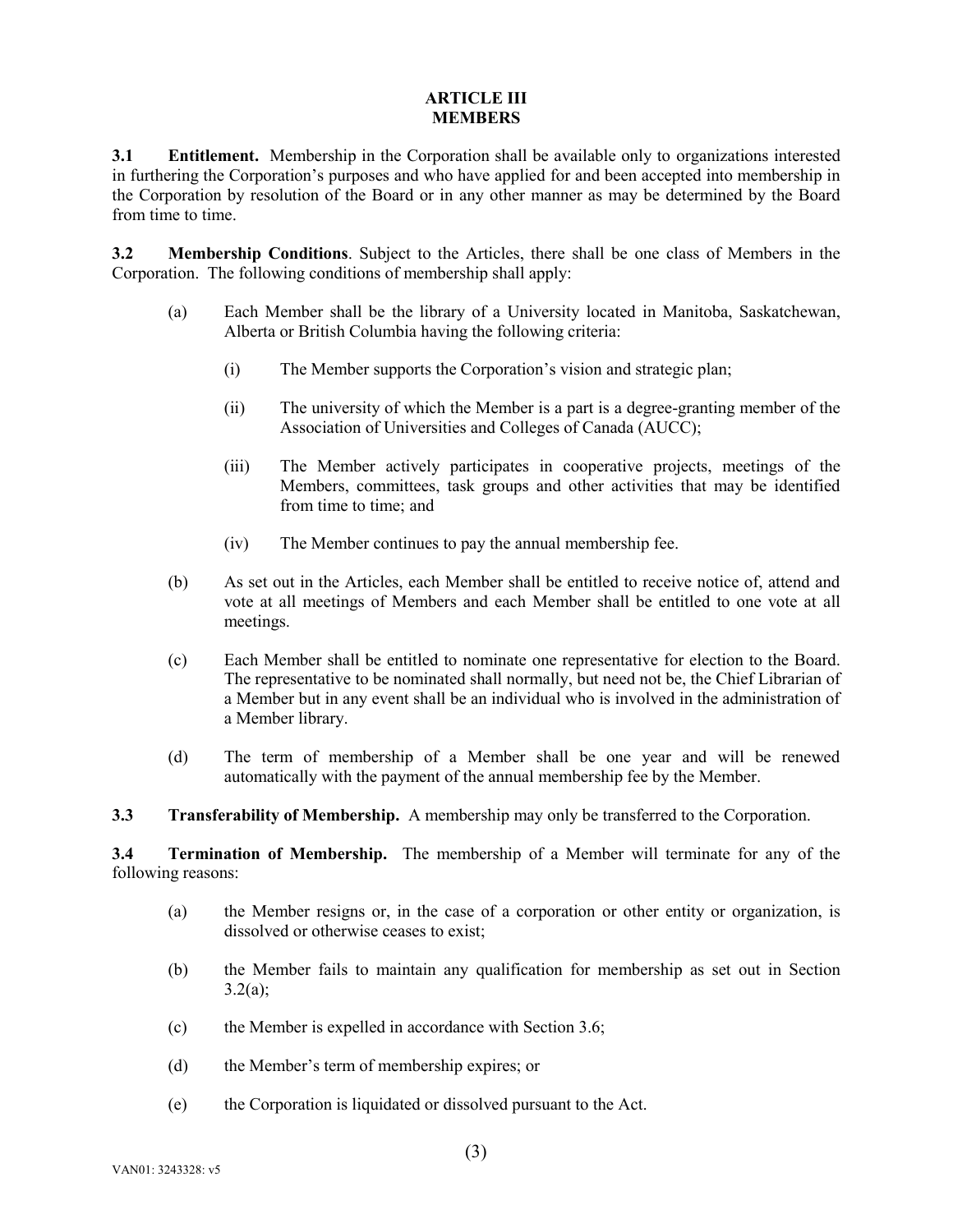Subject to the Articles, upon any termination of membership, the rights of the terminated Member, including any rights in the property of the Corporation, automatically cease to exist. No membership fee paid prior to the effective date of termination will be returned to a terminated Member upon termination and the terminated Member shall remain liable for and shall pay any assessed membership fee which had become payable prior to the effective date of termination of that Member's membership.

<span id="page-7-0"></span>**3.5 Resignation.** Any Member may resign as a Member by delivering a written resignation to the Corporation, in which case the resignation becomes effective when received by the Corporation or at the time specified in the resignation, whichever is later.

<span id="page-7-1"></span>**3.6 Expulsion of Members.** The Members may, by Special Resolution passed at a special meeting of Members, expel a Member if that Member carries out any conduct which, in the sole discretion of the requisite majority of the Members, is considered to be detrimental to the Corporation, provided that the Member shall be given the opportunity to be heard at the meeting and to be represented by counsel at that Member's expense.

<span id="page-7-2"></span>**3.7 Membership Fees.** The Board may require Members to make an annual contribution or pay annual fees and may determine from time to time the amount and the manner in which the contribution is to be made or the fees are to be paid. Members shall be notified in writing of the membership contribution or fees at any time payable by them and, if any are not paid within 60 days following the date of notification, the Members in default shall automatically cease to be Members of the Corporation.

## **ARTICLE IV MEETINGS OF MEMBERS**

<span id="page-7-4"></span><span id="page-7-3"></span>**4.1 Place of Meetings.** Meetings of the Members may be held at any place within Western Canada as may be determined by the Board from time to time.

<span id="page-7-5"></span>**4.2 Annual Meetings.** The Board shall call an annual meeting no later than eighteen months after the Corporation came into existence and subsequently, not later than fifteen months after the last preceding annual meeting but in any event not later than six months after the end of the Corporation's preceding financial year. The Board shall call an annual meeting of Members for the purpose of:

- (a) considering the financial statements and the reports of the Corporation required by the Act to be presented at the meeting;
- (b) electing directors;
- (c) appointing a public accountant, if required by the Act; and
- (d) transacting all other business as may properly be brought before the meeting or that is required by the Act.

<span id="page-7-6"></span>**4.3 Special Meetings.** The Board may at any time and from time to time call a special meeting of Members for the transaction of any business which may properly be brought before the Members. The Board shall call a special meeting of Members on receipt of a written requisition of Members carrying not less than five per cent of the voting rights. If the Board does not call a meeting within twenty-one days of receiving the requisition, any Member who signed the requisition may call the meeting.

- <span id="page-7-7"></span>**4.4 Notice of Meetings.** Notice of the time and place of a meeting of Members shall be sent:
	- (a) to each Member entitled to vote at the meeting (which may be determined in accordance with any record date fixed by the Board or failing which, in accordance with the Act);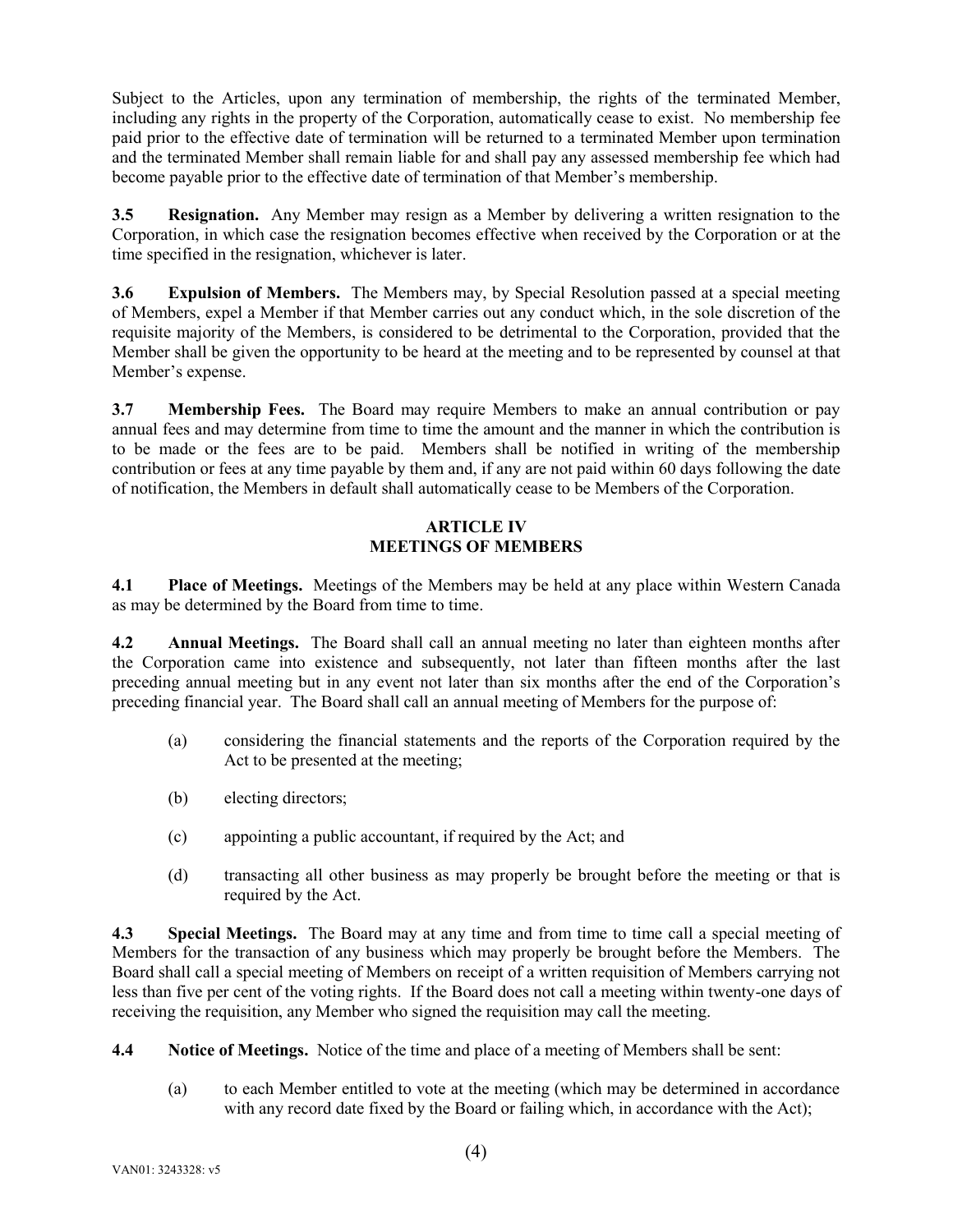- (b) to each director; and
- (c) to the public accountant of the Corporation.

A notice shall be provided at least twenty-one days prior to the meeting. A notice shall be provided in accordance with the requirements of [Article XI](#page-16-2) of this By-Law and shall, subject to the Act, include any proposal submitted to the Corporation. Notice of a meeting of Members at which special business is to be transacted shall state the nature of that business in sufficient detail to permit the Members to form a reasoned judgment on the business and provide the text of any Special Resolution or By-Law to be submitted to the meeting.

<span id="page-8-0"></span>**4.5 Waiving Notice.** A person entitled to notice of a meeting of Members may in any manner and at any time waive notice of a meeting of Members, and attendance of any person at a meeting of Members is a waiver of notice of that meeting, except where that person attends a meeting for the express purpose of objecting to the transaction of any business on the grounds that the meeting was not lawfully called.

<span id="page-8-1"></span>**4.6 Persons Entitled to be Present.** The only persons entitled to be present at a meeting of Members shall be those entitled to vote at the meeting, the directors and the public accountant of the Corporation. Any other person may be admitted to the meeting only on the invitation of the Chair or with the consent of the meeting.

<span id="page-8-2"></span>**4.7 Chair of the Meeting.** In the event that the Chair and the Vice-Chair are absent, the Members who are present and entitled to vote at the meeting shall choose one of their number to chair the meeting.

<span id="page-8-3"></span>**4.8 Quorum.** A quorum at any meeting of the Members (unless a greater number of Members is required to be present by the Act) shall be not less than three-quarters of the Members at that time. If a quorum is present at the opening of a meeting of Members, the Members present may proceed with the business of the meeting even if a quorum is not present throughout the meeting. For the purposes of determining if a quorum is present, a Member may be present in person through its Authorized Representative, or by a proxyholder or, if authorized under Section [4.10,](#page-8-5) by telephonic and/or other electronic means.

<span id="page-8-4"></span>**4.9 Participation at Meetings by Telephone or Electronic Means.** Any person entitled to attend a meeting of Members may participate in the meeting using telephonic, electronic or other communications means that permit all participants to communicate adequately with each other during the meeting, if the Corporation makes available a communication facility or the person in question has access to a communication facility. A person participating in the meeting by using telephonic, electronic or other communications means shall be deemed to have been present at that meeting. A person participating by telephonic, electronic or other communication facility may vote by any these means if the facility, when necessary, can be adapted so that the votes can be gathered in a manner that permits their subsequent verification and permits the tallied votes to be presented to the Corporation without it being possible for the Corporation to identify how a particular Member or group of Members voted.

<span id="page-8-5"></span>**4.10 Member Meeting Held by Electronic Means.** If a meeting of the Members is called, the Board may determine by a simple majority that the meeting will be held entirely or partly by means of a telephonic, an electronic or other communication facility that permits all participants to communicate adequately with each other during the meeting. For greater certainty, there is no obligation on the Corporation to provide or to assist any Member in purchasing or otherwise obtaining any telephonic, electronic or other communication facility for this or any other purpose. In addition, if the meeting is to be held using a video conference facility, and at least two of the participants have a video conferencing facility, the meeting will be validly held if all participants are able to hear the audio portion of the meeting notwithstanding that not all participants have a video conferencing facility.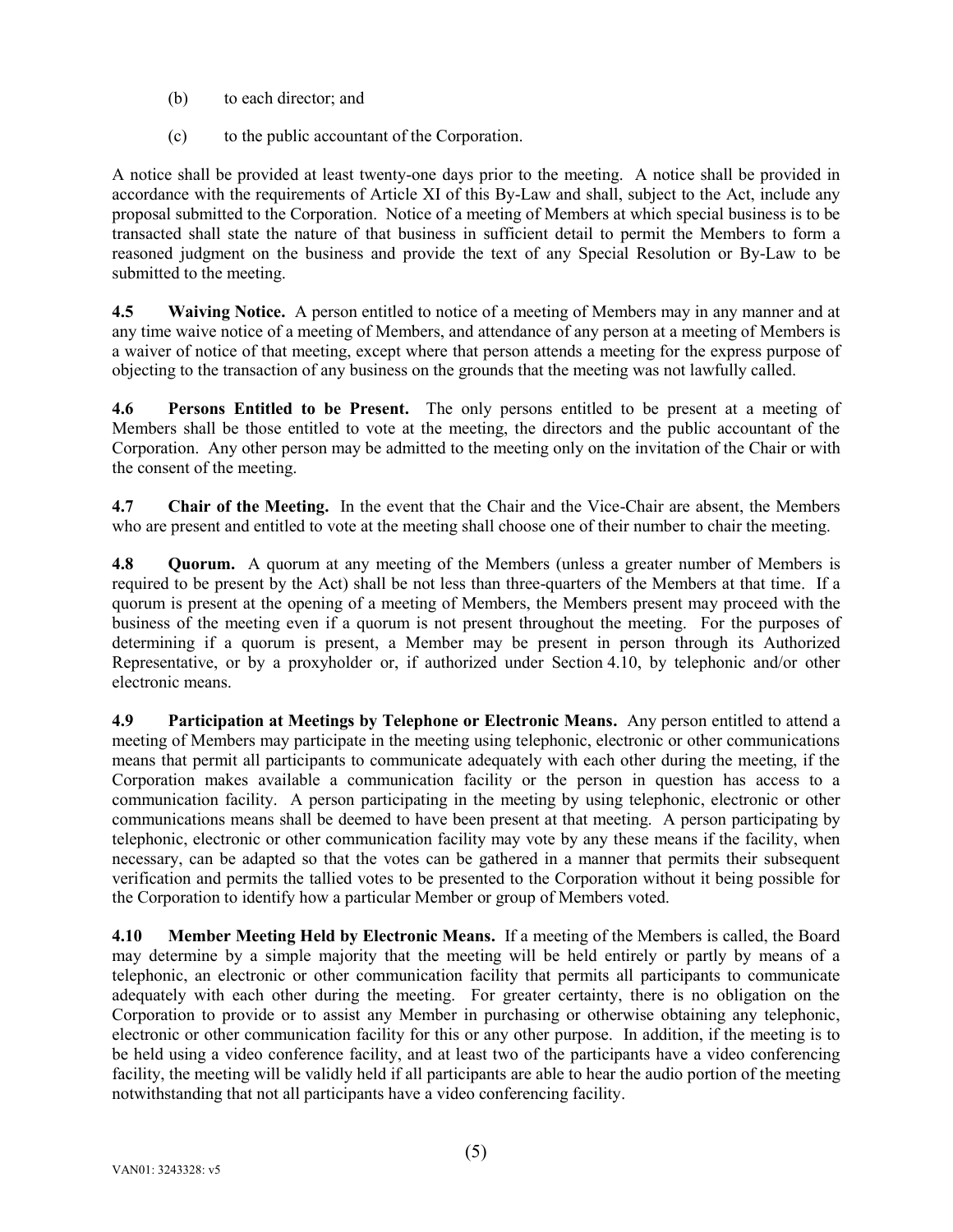<span id="page-9-0"></span>**4.11 Adjournment.** The Chair may, with the consent of the meeting, adjourn the meeting from time to time to a fixed time and place and no notice of that adjournment need be given to the Members provided the adjourned meeting takes place within thirty-one days of the original meeting. Any business may be brought before or dealt with at any adjourned meeting which might have been brought before or dealt with at the original meeting in accordance with the notice calling that meeting.

<span id="page-9-1"></span>**4.12 Authorized Representative of a Member.** Any body corporate, organization or association that is a Member of the Corporation may, by a resolution of the directors or governing body of the body corporate, organization or association (a certified copy of which shall be deposited with the Corporation at or prior to the first meeting at which it is to be used), appoint an individual (the "**Authorized Representative**") to represent that Member at meetings of Members of the Corporation. The Authorized Representative to be appointed shall normally be the Chief Librarian of the Member. The Authorized Representative may exercise, on behalf of the Member that he or she represents, all the powers that the Member could exercise including, without limitation, the appointment of a proxyholder. The appointment of an individual as an Authorized Representative remains in effect until revoked or another individual is appointed by that Member.

<span id="page-9-2"></span>**4.13 Absentee Voting.** In addition to the Authorized Representative of a Member voting in person, every Member entitled to vote at a meeting of Members may vote by any of the following means:

- (a) by means of a telephonic, electronic or other communication facility, if the facility enables the votes to be gathered in a manner that permits their subsequent verification and permits the tallied votes to be presented to the Corporation without it being possible for the Corporation to identify how each Member voted; or
- (b) by appointing a proxyholder, who must be a Member of the Corporation, as the Member's nominee to attend and act at the meeting in the manner and to the extent and with the authority conferred by the proxy, subject to the following:
	- **(i)** a proxy is valid only at the meeting in respect of which it is given or at a continuation of that meeting after an adjournment and only if deposited with the Corporation or at any other place as is specified for that purpose in the notice calling the meeting not less than 48 hours before the time for holding the meeting at which the person named in the proxy proposes to vote or must be deposited with the chair of the meeting, or with a person designated by the chair of the meeting, prior to the commencement of the meeting;
	- **(ii)** a proxyholder has the same rights as the Member by whom they were appointed, including the right to speak at a meeting of Members in respect of any matter, to vote by way of ballot at the meeting, to demand a ballot at the meeting and, except where a proxyholder has conflicting instructions from more than one Member, to vote at the meeting by way of a show of hands and a vote or votes made in accordance with a deposited proxy or proxies are valid and shall be counted;
	- **(iii)** A vote given in accordance with the terms of a proxy is valid notwithstanding the previous dissolution, bankruptcy, disqualification or incapacity of the Member or revocation of the proxy or of the authority under which the proxy was executed, provided that prior to the meeting no notice in writing of the dissolution, bankruptcy, disqualification or incapacity of the Member has been received by the Corporation or by the chair of the meeting or of the adjourned meeting at which the vote was given;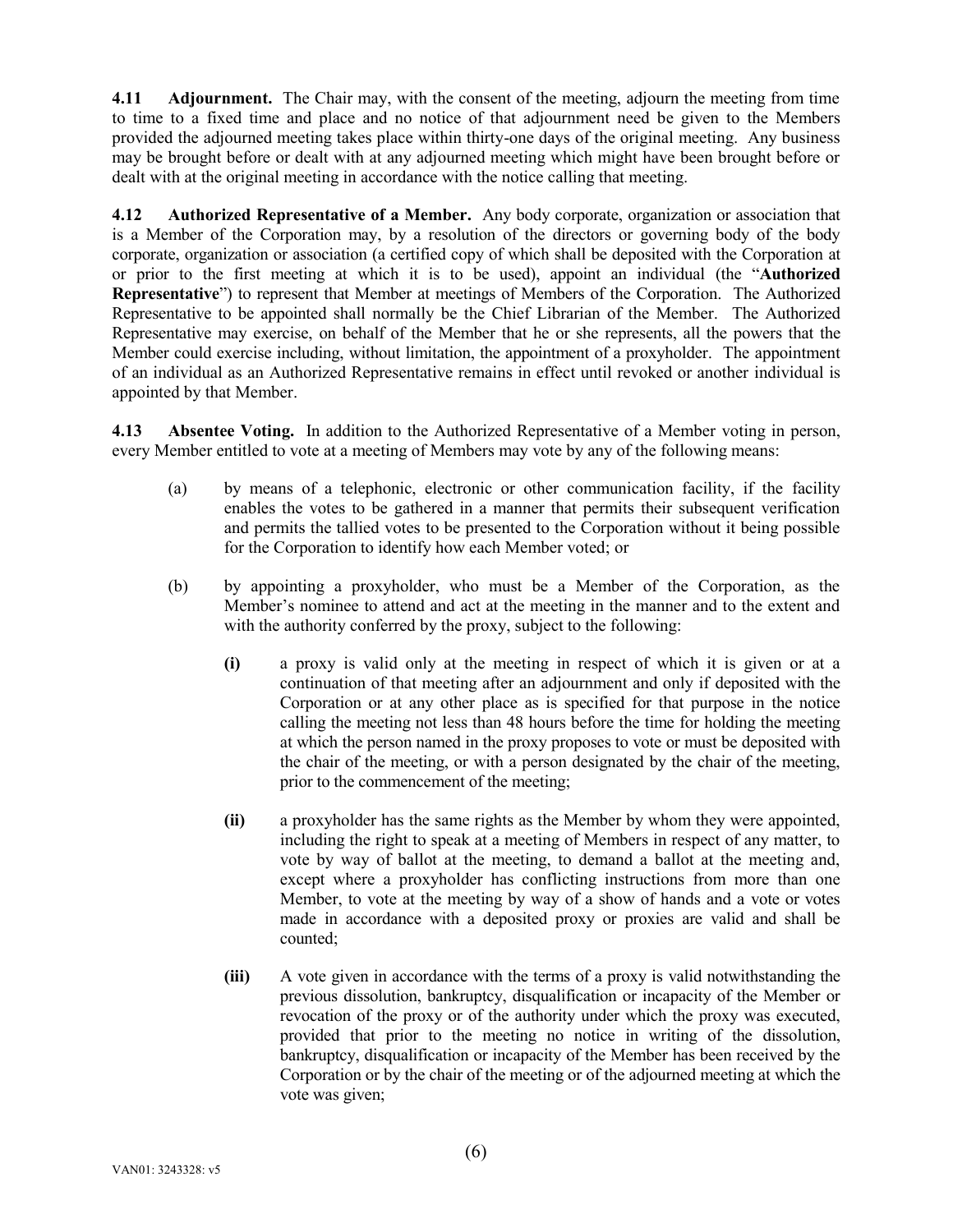- **(iv)** a proxy will be revoked if the Authorized Representative of the Member giving the proxy attends the meeting in person, otherwise a proxy may be revoked by an instrument in writing, executed by the Member, that is received by the Corporation at any time up to and including the last business day before the day set for the holding of the meeting at which the proxy is to be used or deposited with the chair of the meeting, or with a person designated by the chair of the meeting, prior to the commencement of the meeting; and
- **(v)** the form of a proxy shall be provided by the Corporation and if a form of proxy is otherwise created it shall comply with the Act.

<span id="page-10-0"></span>**4.14 Votes to Govern.** Other than as otherwise required by the Act or this By-law, all motions proposed for consideration of the Members shall be determined by ordinary resolution of the Members. In case of an equality of votes, the Chair shall not have a second or casting vote.

<span id="page-10-1"></span>**4.15 Show of Hands.** Except where a ballot is demanded, voting on any motion at a meeting of Members shall be by show of hands, and a declaration by the chair of the meeting as to whether or not the motion has been carried and an entry to that effect in the minutes of the meeting shall, in the absence of evidence to the contrary, be evidence of the fact without proof of the number or proportion of the votes recorded in favour of or against the motion.

<span id="page-10-2"></span>**4.16 Ballots.** For any motion proposed for consideration at a meeting of Members, either before or after a vote by show of hands has been taken, the chair of the meeting, or any Member or proxyholder may demand a ballot, in which case the ballot shall be taken in the manner as the chair directs and the decision of the Members on the motion shall be determined by the result of the ballot.

<span id="page-10-3"></span>**4.17 Resolution in Lieu of Meeting.** Except where a written statement is submitted to the Corporation by a director or by a public accountant:

- (a) a resolution in writing signed by all the Members entitled to vote on that resolution at a meeting of Members is as valid as if it had been passed at a meeting of the Members; and
- (b) a resolution in writing dealing with all matters required by the Act to be dealt with at a meeting of Members, and signed by all the Members entitled to vote at that meeting, satisfies all the requirements of the Act relating to that meeting of Members.

A copy of every resolution shall be kept with the minutes of meetings of Members.

<span id="page-10-4"></span>**4.18 Annual Financial Statements.** The Corporation may, instead of sending copies of the annual financial statements and other documents referred to in the Act to the Members, publish a notice to its Members stating that the annual financial statements and documents are available at the registered office of the Corporation and any Member may, on request, obtain a copy free of charge at the registered office or by prepaid mail.

#### **ARTICLE V DIRECTORS**

<span id="page-10-6"></span><span id="page-10-5"></span>**5.1 Powers.** The Board shall manage or supervise the management of all activities and affairs of the Corporation.

<span id="page-10-7"></span>**5.2 Number.** Until changed in accordance with the Act, the Board shall consist of that number of directors specified in the Articles. If the Articles specify a minimum and a maximum number of directors, the Board shall be composed of the fixed number of directors as determined from time to time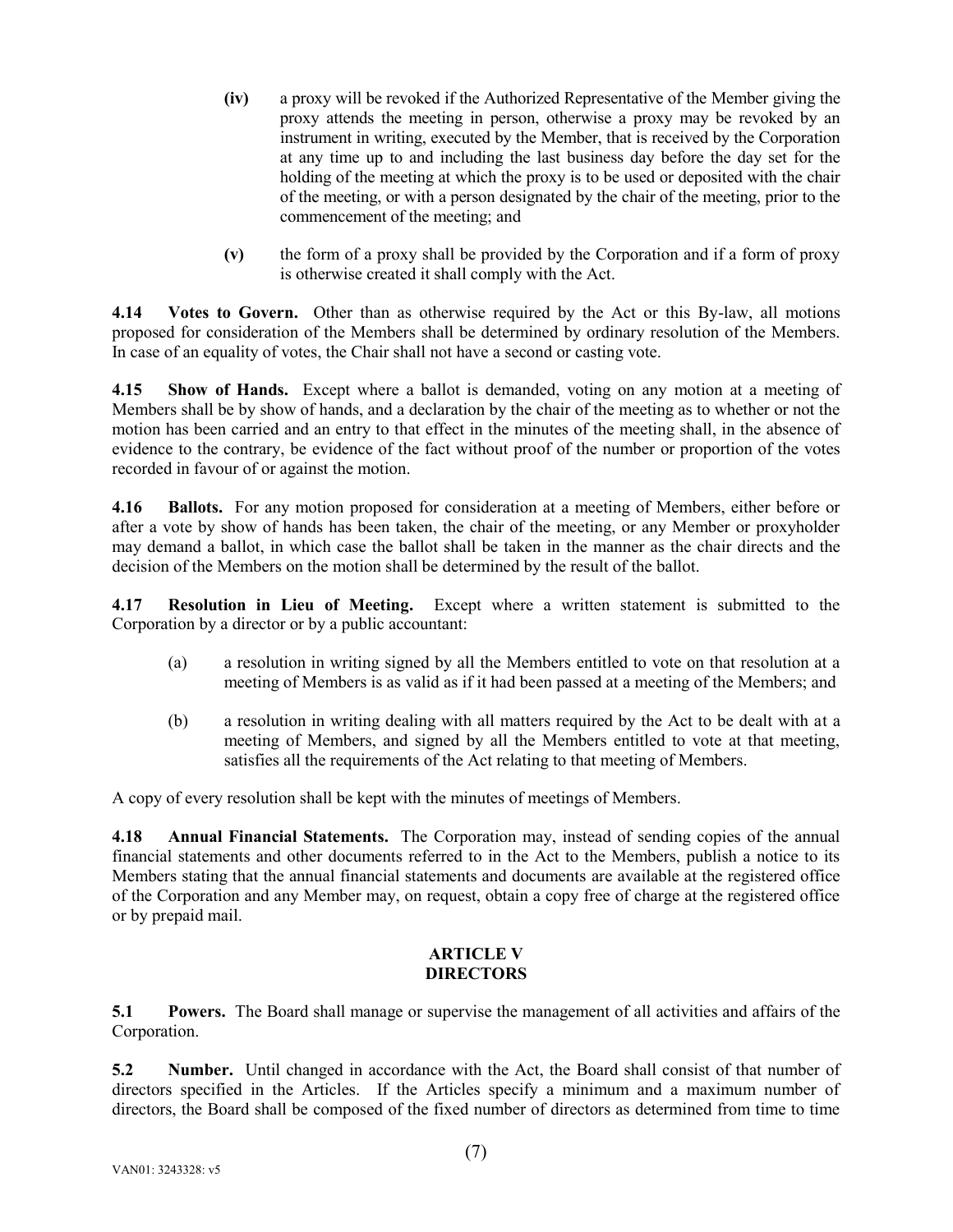by the Members by ordinary resolution. No decrease in the number of directors shall shorten the term of an incumbent director.

<span id="page-11-0"></span>**5.3 Qualifications.** All directors on the Board of the Corporation must meet the qualifications set out in the Act and each must be a representative of a Member. A director shall normally, but need not be, the Chief Librarian of a Member but in any event shall be an individual who is involved in the administration of a Member library.

<span id="page-11-1"></span>**5.4 Election and Term.** The Members shall elect by ordinary resolution, at each annual meeting at which an election of directors is required, that number of directors as may be required at that time to make up the Board. Not all directors elected at a meeting of Members need to hold office for the same term. Two directors on the Board, who will also hold the office of Chair and Vice-Chair, shall hold office for a term expiring not later than the close of the second annual meeting of Members following their election. A director not elected for an expressly stated term ceases to hold office at the close of the first annual meeting of Members following his or her election, but, if qualified, is eligible for re-election. If directors are not elected at a meeting of Members, the incumbent directors continue in office until their successors are elected.

<span id="page-11-2"></span>**5.5 Consent.** A director who is elected or appointed must consent to hold office as a director of the Corporation in accordance with the Act.

<span id="page-11-3"></span>**5.6 Vacation of Office.** A director ceases to hold office when he or she dies, resigns, is removed from office by the Members, becomes disqualified to serve as director or if he or she:

- (a) represents a Member whose membership in the Corporation has terminated in accordance with Section 3.4; or
- (b) is no longer employed by or holds an appropriate position with a Member and the Member has so advised the Corporation.

<span id="page-11-4"></span>**5.7 Resignation.** A director may resign from office by giving a written resignation to the Corporation and his or her resignation becomes effective when received by the Corporation or at the time specified in the resignation, whichever is later.

<span id="page-11-5"></span>**5.8 Removal.** The Members may, by ordinary resolution passed at a special meeting of Members, remove any director from office before the expiration of the director's term and may elect a qualified individual to fill the resulting vacancy for the remainder of the term of the director so removed, failing which that vacancy may be filled by the Board.

<span id="page-11-6"></span>**5.9 Vacancies.** Subject to Section [5.8,](#page-11-5) a vacancy on the Board may be filled for the remainder of the term by a qualified individual by ordinary resolution of the Members.

<span id="page-11-7"></span>**5.10 Remuneration and Expenses.** The directors of the Corporation shall serve without remuneration and no director shall directly or indirectly receive any profit from their position as director. Any director or employee of the Corporation may receive reimbursement for their expenses incurred on behalf of the Corporation in their capacity as a director or employee. In addition, a director may receive reasonable remuneration and expenses for any services to the Corporation that are performed in a capacity other than as a director.

<span id="page-11-8"></span>**5.11 Borrowing Powers.** The Board of the Corporation may, without authorization of the Members:

- (a) borrow money on the credit of the Corporation;
- (b) issue, reissue, sell, pledge or hypothecate debt obligations of the Corporation;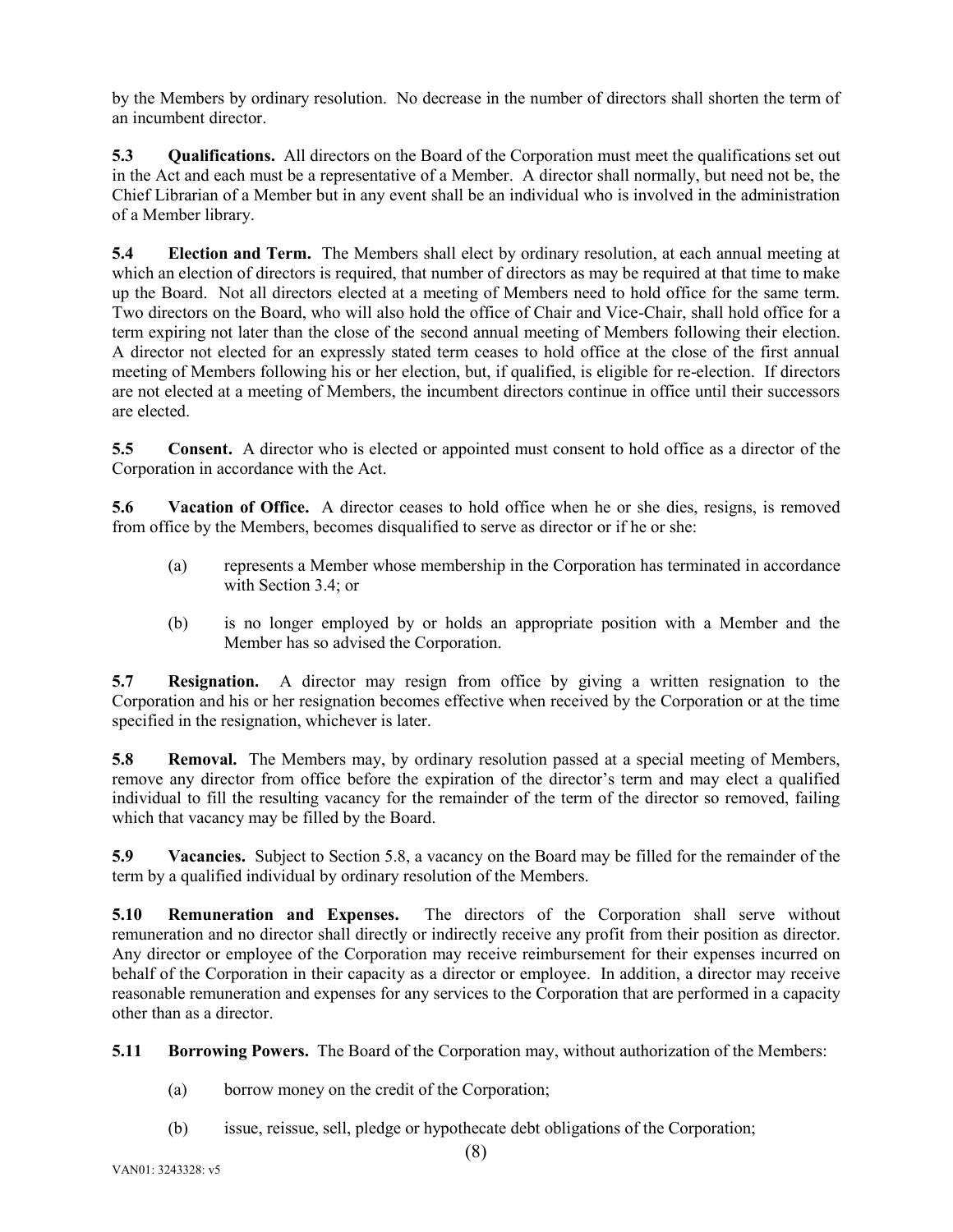- (c) give a guarantee on behalf of the Corporation to secure performance of an obligation of any person; and
- (d) mortgage, hypothecate, pledge or otherwise create a security interest in all or any property of the Corporation, owned or subsequently acquired, to secure any obligation of the Corporation.

#### **ARTICLE VI COMMITTEES**

<span id="page-12-1"></span><span id="page-12-0"></span>**6.1 Delegation.** The Board may appoint from their number a managing director or a committee of directors (which may be referred to as an executive committee) and delegate to the managing director or committee any of the powers of the Board except those prohibited by the Act. Unless otherwise determined by the Board, every committee of directors has the power to fix its quorum at not less than a majority of its members, to elect its chair and to otherwise regulate its procedures.

<span id="page-12-2"></span>**6.2 Other Committees.** The Board may from time to time appoint any committee or other advisory body, as it deems necessary or appropriate and, subject to the Act, with those powers as the Board considers appropriate. Each committee may formulate its own rules of procedure, subject to the directions the Board may from time to time provide. Any committee member may be removed by resolution of the Board. The Board may fix any remuneration for committee members who are not also directors of the Corporation.

#### **ARTICLE VII MEETINGS OF DIRECTORS**

<span id="page-12-4"></span><span id="page-12-3"></span>**7.1 Place of Meetings.** Meetings of the Board may be held at any place within Western Canada or any other Province of Canada, as the Board may determine from time to time.

<span id="page-12-5"></span>**7.2 Calling of Meetings.** Meetings of the Board may be called by the Chair, the Vice-Chair, or any two directors at any time.

<span id="page-12-6"></span>**7.3 Notice of Meeting.** Notice of the time and place for the holding of a meeting of the Board shall be given in the manner provided in [Article XI](#page-16-2) of this By-Law to every director of the Corporation not less than seven days before the time when the meeting is to be held. Notice of a meeting shall not be necessary if all of the directors are present, and none objects to the holding of the meeting, or if those absent have waived notice of or have otherwise signified their consent to the holding of that meeting. Notice of an adjourned meeting is not required if the time and place of the adjourned meeting is announced at the original meeting. Every notice of meeting must specify the purpose or the business to be transacted at the meeting.

<span id="page-12-7"></span>**7.4 First Meeting of New Board.** Provided that a quorum of directors is present, a newly-elected Board may, without notice, hold its first meeting immediately following the meeting of Members at which that Board is elected.

<span id="page-12-8"></span>**7.5 Regular Meetings.** The Board may appoint a day or days in any month or months for regular meetings of the Board at a place and hour to be named. A copy of any resolution of the Board fixing the place and time of regular meetings of the Board shall be sent to each director immediately after being passed, but no other notice shall be required for any regular meeting except if the Act requires the purpose thereof or the business to be transacted to be specified in the notice.

<span id="page-12-9"></span>**7.6 Quorum.** A majority of the number of directors at the time constitutes a quorum at any meeting of the Board. For the purpose of determining quorum, a director may be present in person, or, if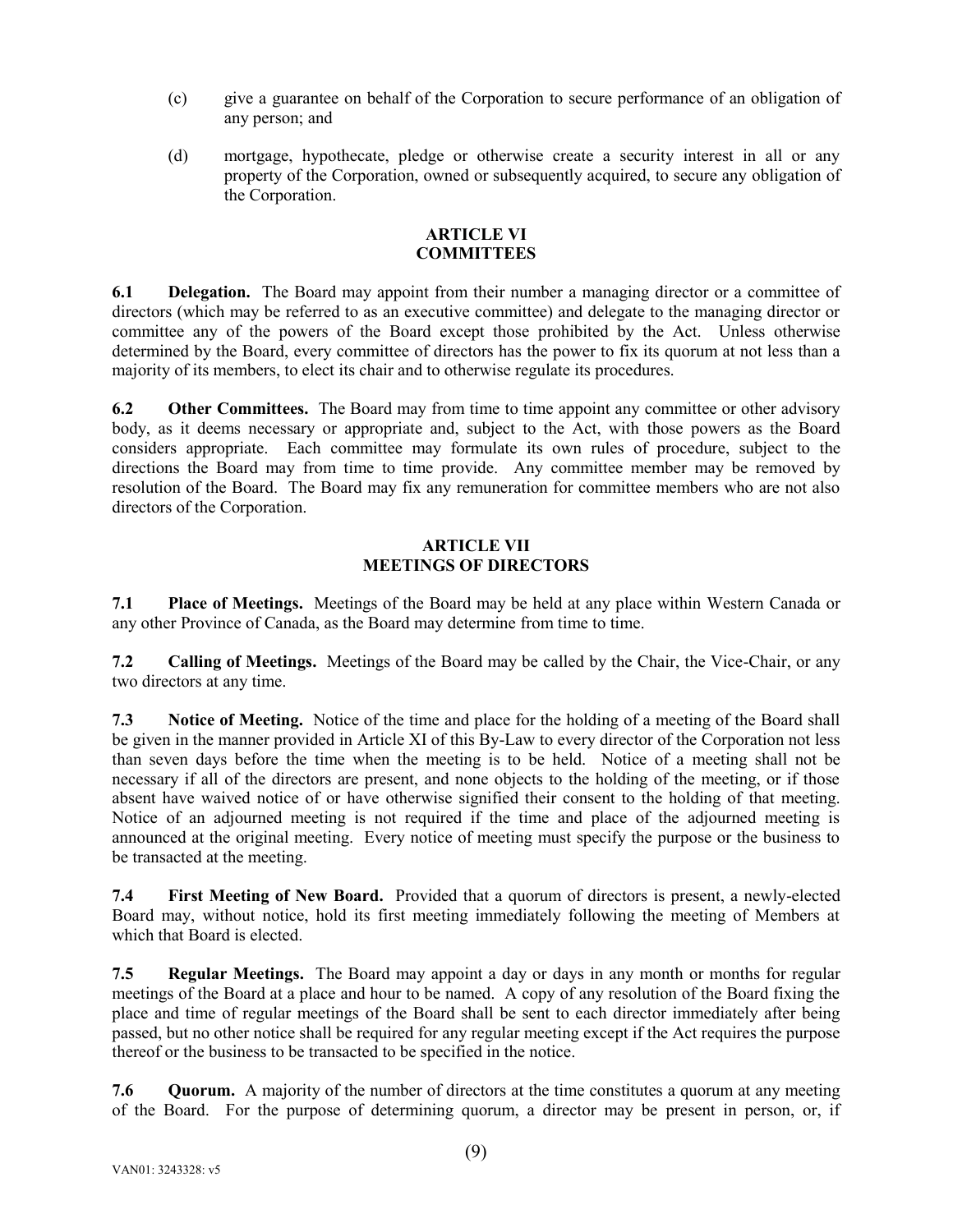authorized under Section [7.8,](#page-13-1) by teleconference and/or by other electronic means. A quorum must be maintained throughout the meeting of the Board.

<span id="page-13-0"></span>**7.7 Resolutions in Writing.** A resolution in writing, signed by all the directors entitled to vote on that resolution at a meeting of directors or of a committee of directors, shall be as valid as if it had been passed at a meeting of directors or committee of directors. A copy of each resolution in writing shall be kept with the minutes of the proceedings of the directors or committee of directors.

<span id="page-13-1"></span>**7.8 Participation at Meeting by Telephone or Electronic Means.** A director may, if all directors are in agreement and have provided their consent, participate in a meeting of directors or of a committee of directors using telephonic, electronic or another communication facility that permits all participants to communicate adequately with each other during the meeting. A director participating in the meeting by that means shall be deemed for the purposes of the Act to have been present at that meeting.

<span id="page-13-2"></span>**7.9 Director Meeting Held by Electronic Means.** If a meeting of the Board is called, the Board may determine by a simple majority that the meeting will be held entirely or partly by means of a telephonic, an electronic or other communication facility that permits all participants to communicate adequately with each other during the meeting. For greater certainty, there is no obligation on the Corporation to provide or to assist any director in purchasing or otherwise obtaining any telephonic, electronic or other communication facility for this or any other purpose. In addition, if the meeting is to be held using a video conference facility, and at least two of the participants have a video conferencing facility, the meeting will be validly held if all participants are able to hear the audio portion of the meeting notwithstanding that not all participants have a video conferencing facility.

<span id="page-13-3"></span>**7.10 Chair of the Meeting.** In the event that the Chair and the Vice-Chair are absent, the directors who are present shall choose one of their number to chair the meeting.

<span id="page-13-4"></span>**7.11 Votes to Govern.** At all meetings of the Board, every motion shall be decided by a majority of the votes cast on the motion. Each director shall have one vote. In case of an equality of votes, the Chair shall not have a second or casting vote. Directors may not appoint an individual to attend meetings in their stead and no individual shall act for an absent director at a meeting of directors.

## **ARTICLE VIII OFFICERS**

<span id="page-13-6"></span><span id="page-13-5"></span>**8.1 Appointment.** The Board may designate the offices of the Corporation, appoint officers on an annual or more frequent basis, specify their duties and delegate to those officers the power to manage the affairs of the Corporation, subject to the directions that the Board may provide form time to time. A director may be appointed to any office of the Corporation. An officer may, but need not be, a director unless this By-Law otherwise provides. Two or more offices may be held by the same person.

## **ARTICLE IX DESCRIPTION OF OFFICES**

<span id="page-13-8"></span><span id="page-13-7"></span>**9.1 Description of Offices.** Unless otherwise specified by the Board, the officers of the Corporation shall have the following duties and powers associated with their positions:

- (a) **Chair of the Board** The Chair of the Board, if one is appointed, shall be a director. The Chair, if any, shall, when present, preside as chair at all meetings of the Board and of the Members. The Chair shall have all other duties and powers as the Board may specify from time to time. The term of office of the Chair shall be two years.
- (b) **Vice-Chair of the Board** The Vice-Chair of the Board, if one is appointed, shall be a director. If the Chair is absent or is unable or refuses to act, the Vice-Chair, if any, shall,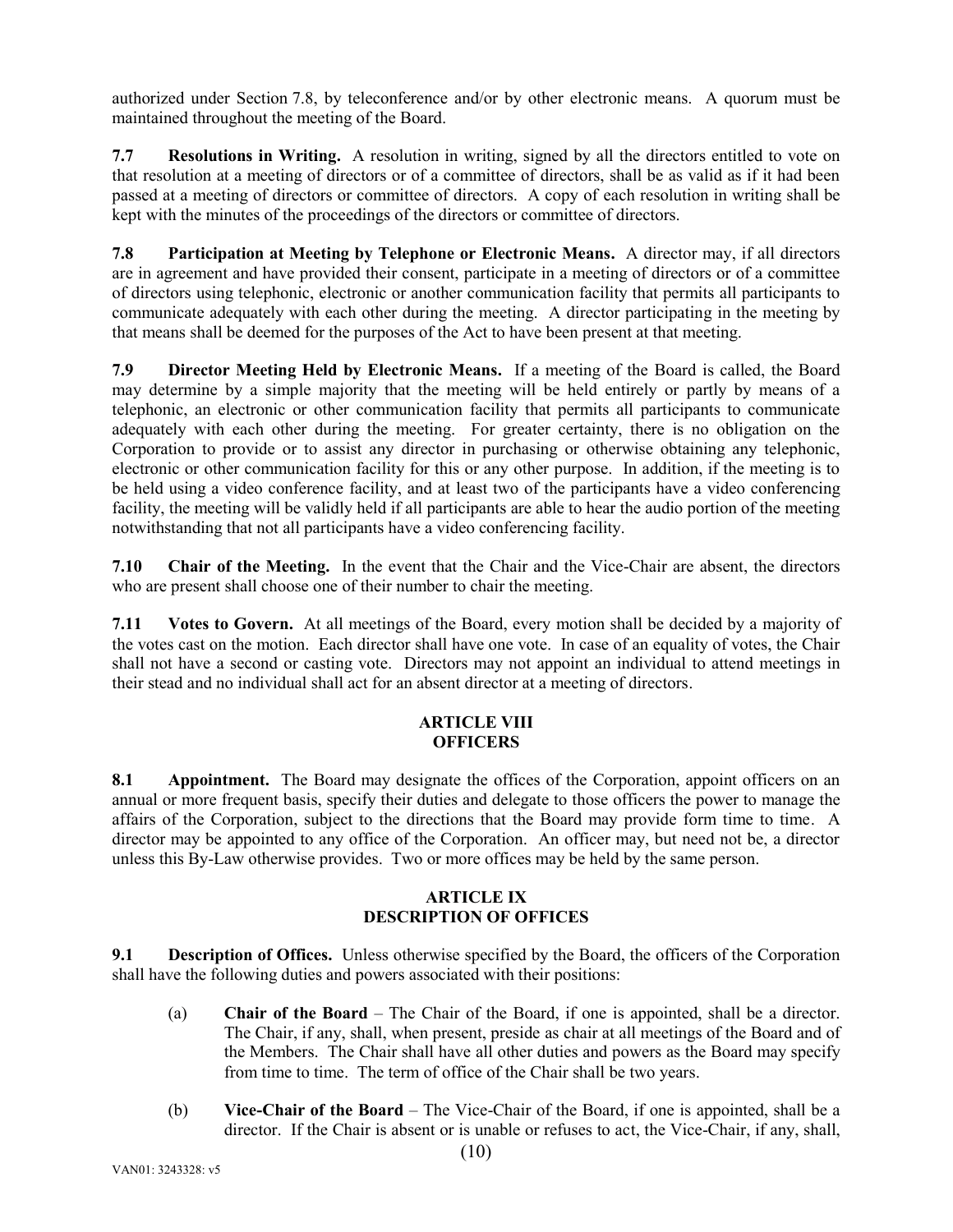when present, preside as chair at all meetings of the Board and of the Members and shall have all other duties and powers as the Board may specify from time to time. The term of office of the Vice-Chair shall be two years. Once the term of office of the Vice-Chair has concluded, the Vice-Chair shall automatically become the Chair, provided that the individual accepts that position and that the individual continues to meet the qualifications set out in this By-Law.

- (c) **Executive Director** If appointed, the Executive Director shall be the chief executive officer of the Corporation and shall be responsible for implementing the strategic plans and policies of the Corporation. The Executive Director shall, subject to the authority of the Board, have general supervision of the affairs of the Corporation.
- (d) **Secretary/Treasurer** If appointed, the Secretary/Treasurer shall:
	- (i) attend and be the secretary of all meetings of the Board, Members and committees of the Board and shall enter or cause to be entered in the Corporation's minute book, minutes of all proceedings at those meetings. The Secretary/Treasurer shall also give, or cause to be given, as and when instructed, notices to Members, directors, the public accountant and Members of committees and shall be the custodian of all books, papers, records, documents and other instruments belonging to the Corporation; and
	- (ii) cause true accounts to be kept all money received and expended by the Corporation and the matter in respect of which all receipts and expenditures take place, of all sales and purchase of property by the Corporation and of the assets and liabilities of the Corporation. At any meeting of the Board, or whenever the Board may require it, the Secretary/Treasurer shall render to the Board an accounting of all the transactions and a statement of the financial position of the Corporation.

The Board may, if it wishes, appoint one individual as Secretary who will have the duties and powers in (i) above and another individual as Treasurer who will have the duties and powers in (ii) above.

The powers and duties of all other officers of the Corporation shall be those that the terms of their engagement call for or that the Board or Executive Director requires of them from time to time. The Board may from time to time and subject to the Act, vary, add to or limit the powers and duties of any officer.

<span id="page-14-0"></span>**9.2 Vacancy in Office.** Subject to the terms of any written agreement, the Board may remove at any time, whether for cause or without cause, any officer of the Corporation by a two-thirds majority of the votes cast by the Board. Unless so removed, an officer shall hold office until the earlier of:

- (a) the officer's successor is appointed;
- (b) the officer's resignation;
- (c) the officer ceases to be a director (if that was a qualification of appointment); or
- (d) the officer's death.

If the office of any officer of the Corporation shall be or become vacant, the Board may, by resolution, appoint an individual to fill the vacancy.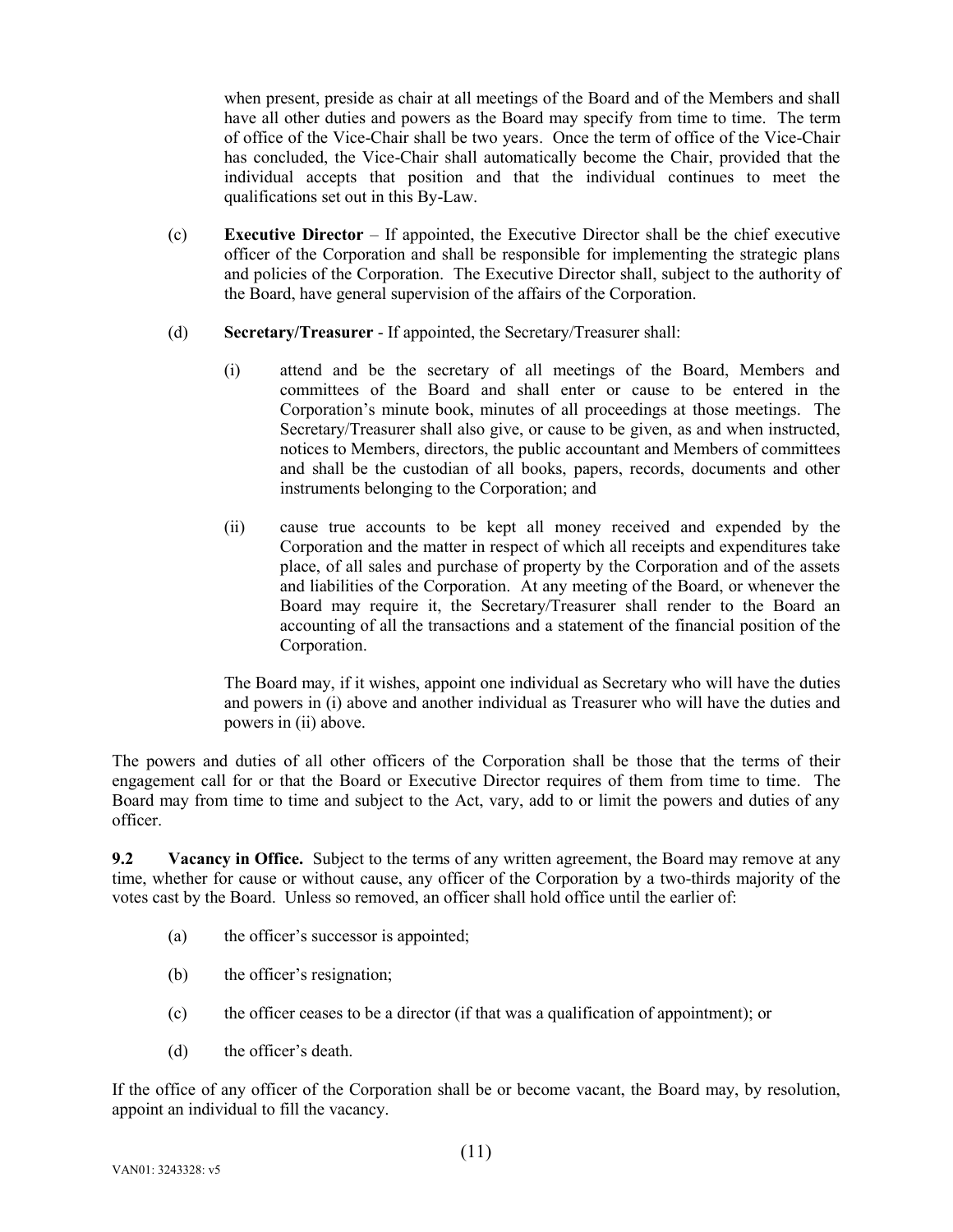<span id="page-15-0"></span>**9.3 Remuneration and Expenses.** With the exception of the Executive Director, the officers of the Corporation shall serve without remuneration and no officer shall directly or indirectly receive any profit from their position as an officer. Any officer or employee of the Corporation may receive reimbursement for their expenses incurred on behalf of the Corporation in their capacity as an officer or employee. In addition, an officer may receive reasonable remuneration and expenses for any services to the Corporation that are performed in a capacity other than as an officer.

#### **ARTICLE X**

#### **PROTECTION OF DIRECTORS, OFFICERS AND OTHERS**

<span id="page-15-2"></span><span id="page-15-1"></span>10.1 **Standard of Care.** Every director and officer of the Corporation, in exercising his or her powers and discharging their duties, shall act honestly and in good faith with a view to the best interests of the Corporation and shall exercise the care, diligence and skill that a reasonably prudent individual would exercise in comparable circumstances. Every director and officer of the Corporation shall comply with the Act, the regulations, the Articles and this By-Law.

<span id="page-15-3"></span>**10.2 Conflict of Interest.** Any director or officer of the Corporation who:

- (a) is a party to a material contract or material transaction, whether made or proposed, with the Corporation, or
- (b) is a director or officer or an individual acting in a similar capacity, of a party to a material contract or material transaction, whether made or proposed, with the Corporation; or
- (c) has a material interest in a party to a material contract or material transaction, whether made or proposed, with the Corporation,

shall, in accordance with the Act, disclose in writing to the Corporation or request to have entered in the minutes of meetings of directors or of committees of directors, the nature and extent of the director's or officer's interest in the actual or proposed material contract or material transaction with the Corporation.

<span id="page-15-4"></span>**10.3 Limitation of Liability.** Provided that the standard of care required of the director or officer under the Act and this By-Law has been satisfied, no director or officer shall be liable for the acts, receipts, neglects or defaults of any other director or officer or employee, or for joining in any receipt or other act for conformity, or for any loss, damage or expense suffered or incurred by the Corporation through the insufficiency or deficiency of title to any property acquired for or on behalf of the Corporation, or for the insufficiency or deficiency of any security in or upon which any of the money of the Corporation shall be invested, or for any loss or damage arising from the bankruptcy, insolvency or tortious acts of any person with whom any of the money, securities or effects of the Corporation shall be deposited, or for any loss occasioned by any error of judgment or oversight on the director or officer's part, or for any other loss, damage or misfortune which shall happen in the execution of that person's duties of office, unless they are occasioned by the director's or officer's own wilful neglect or default or otherwise result from that director's or officer's failure to act in accordance with the Act or its regulations.

<span id="page-15-5"></span>**10.4 Indemnification of Directors and Officers.** The Corporation shall indemnify a director, an officer of the Corporation, a former director or former officer of the Corporation, or any other individual who acts or acted at the Corporation's request as a director or officer or in a similar capacity of another entity, against all costs, charges and expenses, including all amounts paid to settle an action or satisfy a judgment, reasonably incurred by that individual in respect of any civil, criminal, administrative, or investigative action or other proceeding in which the individual is involved because of that association with the Corporation or other entity if: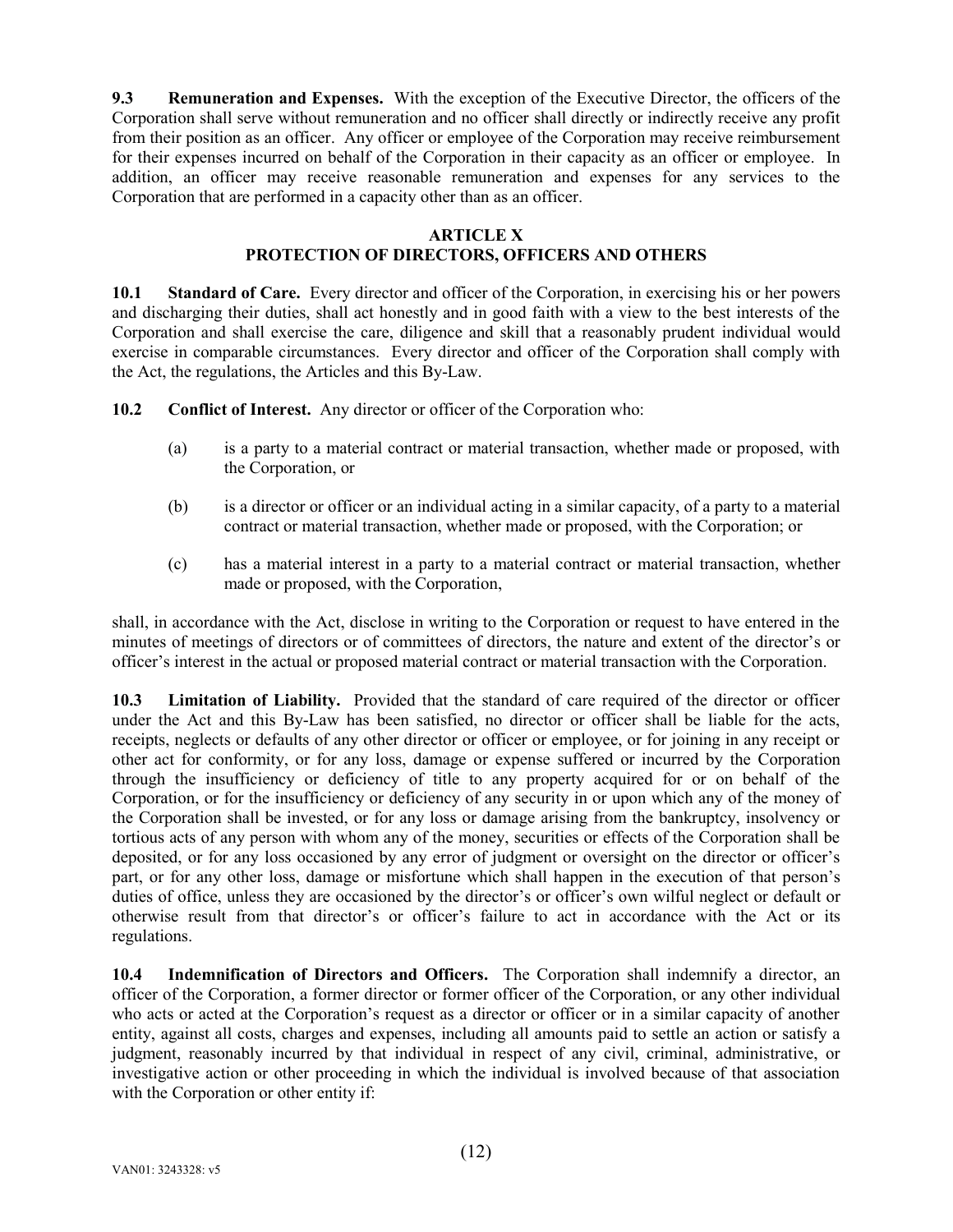- (a) the individual acted honestly and in good faith with a view to the best interests of the Corporation or, as the case may be, to the best interests of the other entity for which the individual acted as director or officer or in a similar capacity at the Corporation's request; and
- (b) in the case of a criminal or administrative action or proceeding that is enforced by a monetary penalty, the individual had reasonable grounds for believing that the conduct was lawful.

The Corporation may indemnify that individual in all other matters, actions, proceedings and circumstances that are permitted by the Act or the law. Nothing in this By-Law shall limit the right of any individual entitled to indemnity to claim indemnity apart from the provisions of this By-Law.

<span id="page-16-0"></span>**10.5 Insurance.** Subject to the Act, the Corporation may purchase and maintain insurance for the benefit of any individual entitled to be indemnified by the Corporation pursuant to Section [10.4](#page-15-5) against any liability incurred by the individual in the individual's capacity as a director or an officer of the Corporation; or in the individual's capacity as a director or officer, or in a similar capacity, of another entity, if the individual acts or acted in that capacity at the Corporation's request.

<span id="page-16-1"></span>**10.6 Advances.** With respect to the defence by a director or officer or other individual of any claims, actions, suits or proceedings, whether civil or criminal, for which the Corporation is liable to indemnify a director or officer pursuant to the terms of the Act, the Board may authorize the Corporation to advance to the director or officer or other individual the funds reasonably necessary for the defence of any claims, actions, suits or proceedings upon written notice by the director or officer to the Corporation disclosing the particulars of any claims, actions, suits or proceedings and requesting that advance. The director or officer shall repay the money advanced if the director or officer does not fulfill the conditions of the Act.

## **ARTICLE XI NOTICES**

<span id="page-16-3"></span><span id="page-16-2"></span>**11.1 Method of Giving Notices.** Any notice (which term includes any communication or document) to be given to a Member, director, officer, member of a committee of the Board, or the public accountant shall be sufficiently given if given by mail, courier or personal delivery, facsimile or by an electronic or other communication facility. The Secretary may change or cause to be changed the recorded address of any Member, director, officer, public accountant or member of a committee of the Board in accordance with any information believed by the Secretary to be reliable. The declaration by the Secretary that notice has been given pursuant to this By-Law shall be sufficient and conclusive evidence of the giving of that notice. The signature of any director or officer of the Corporation to any notice or other document to be given by the Corporation may be written, stamped, type-written or printed or partly written, stamped, type-written or printed.

<span id="page-16-4"></span>**11.2 Date Notice Deemed Received.** If a notice is sent by mail, postage prepaid, to the recorded address of any Member, director, officer, public accountant or member of a committee of the Board, that notice is deemed to have been received on the day, Saturdays, Sundays and holidays excepted, following the date of mailing. If a notice is sent by fax, e-mail or any other manner of transmitting visually recorded messages, that notice is deemed to have been received on the next business day following the date on which it is sent.

<span id="page-16-5"></span>**11.3 Omissions and Errors.** The accidental omission to give any notice to any Member, director, officer, member of a committee of the Board or public accountant, or the non-receipt of any notice by any person where the Corporation has provided notice in accordance with this By-Law, or any error in any notice not affecting its substance, shall not invalidate any action taken at any meeting to which the notice pertained.